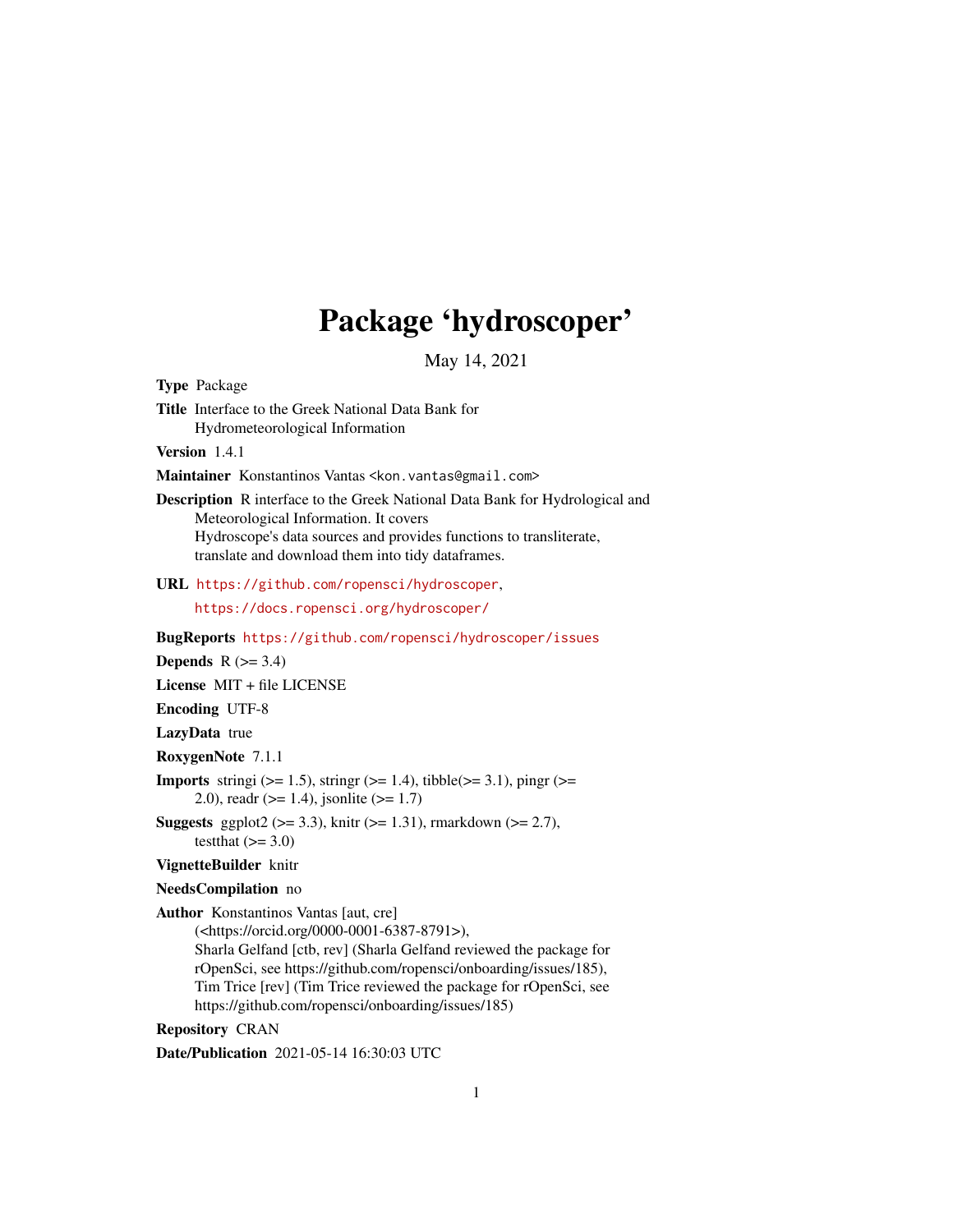# <span id="page-1-0"></span>R topics documented:

| Index |  |
|-------|--|
|       |  |
|       |  |
|       |  |
|       |  |
|       |  |
|       |  |
|       |  |
|       |  |
|       |  |
|       |  |

find\_stations *Find nearest stations using a point's coordinates*

### Description

find\_stations returns a tibble with the nearest stations' distances using a given point's longitude and latitude values. This function uses the Haversine formula for distance calculation in km.

#### Usage

```
find_stations(longitude = 24, latitude = 38)
```
#### Arguments

| longitude | a numeric value in degrees |
|-----------|----------------------------|
| latitude  | a numeric value in degrees |

# Value

If the given longitude is in [24, 38] and the latitude is in [34, 42] (i.e. are valid values for Greece) returns an ordered tibble with the station\_id, name, subdomain and distance values in km. The station's data that are used come from the 'stations' dataset. Otherwise returns an error message.

#### Examples

```
# find the five nearest stations to a point near Thessaloniki,
# (lon, lat) = (22.97, 40.60)
head(find_stations(22.97, 40.60), 5)
```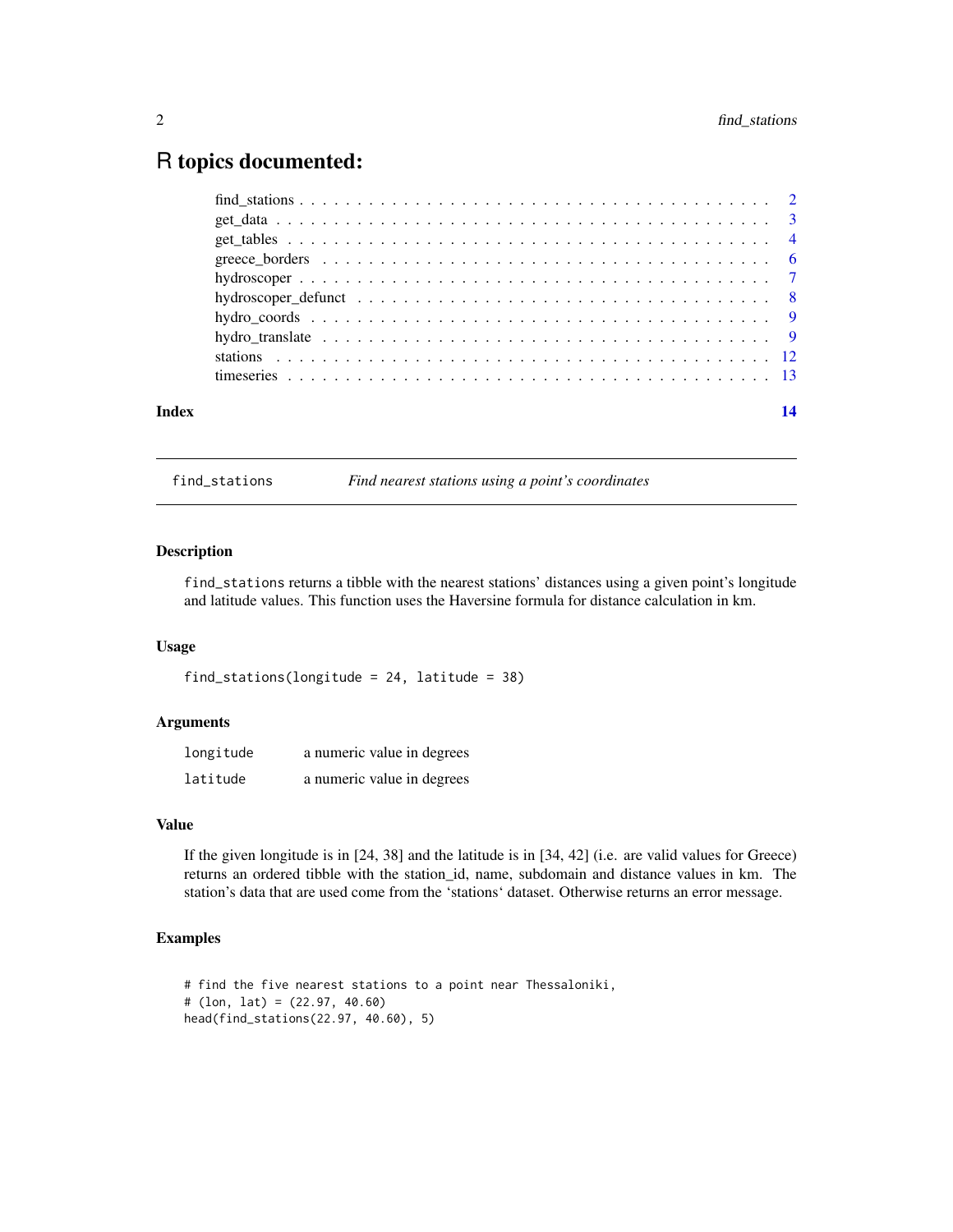<span id="page-2-0"></span>

#### Description

get\_data returns a tibble from a Hydroscope's time-series text file.

### Usage

```
get_data(subdomain = c("kyy", "ypaat", "emy", "deh"), time_id)
```
# Arguments

| subdomain | One of the subdomains of hydroscope.gr |
|-----------|----------------------------------------|
| time id   | A time series ID                       |

#### Value

If subdomain is one of:

- kyy, Ministry of Environment and Energy
- ypaat, Ministry of Rural Development and Food
- deh, Greek Public Power Corporation
- emy, National Meteorological Service

and time\_id exists in that subdomain, returns a tibble with the time series values. Otherwise returns an error message.

The dataframe columns are:

date The time series Dates (POSIXct)

value The time series values (numeric)

comment Comments about the values (character)

#### Note

Data are not available freely in the sub-domains: "deh" (Greek Public Power Corporation) and "emy" (National Meteorological Service).

#### Author(s)

Konstantinos Vantas, <kon.vantas@gmail.com>

#### References

Stations' data are retrieved from the Hydroscope's databases:

- Ministry of Environment, Energy and Climate Change.
- Ministry of Rural Development and Food.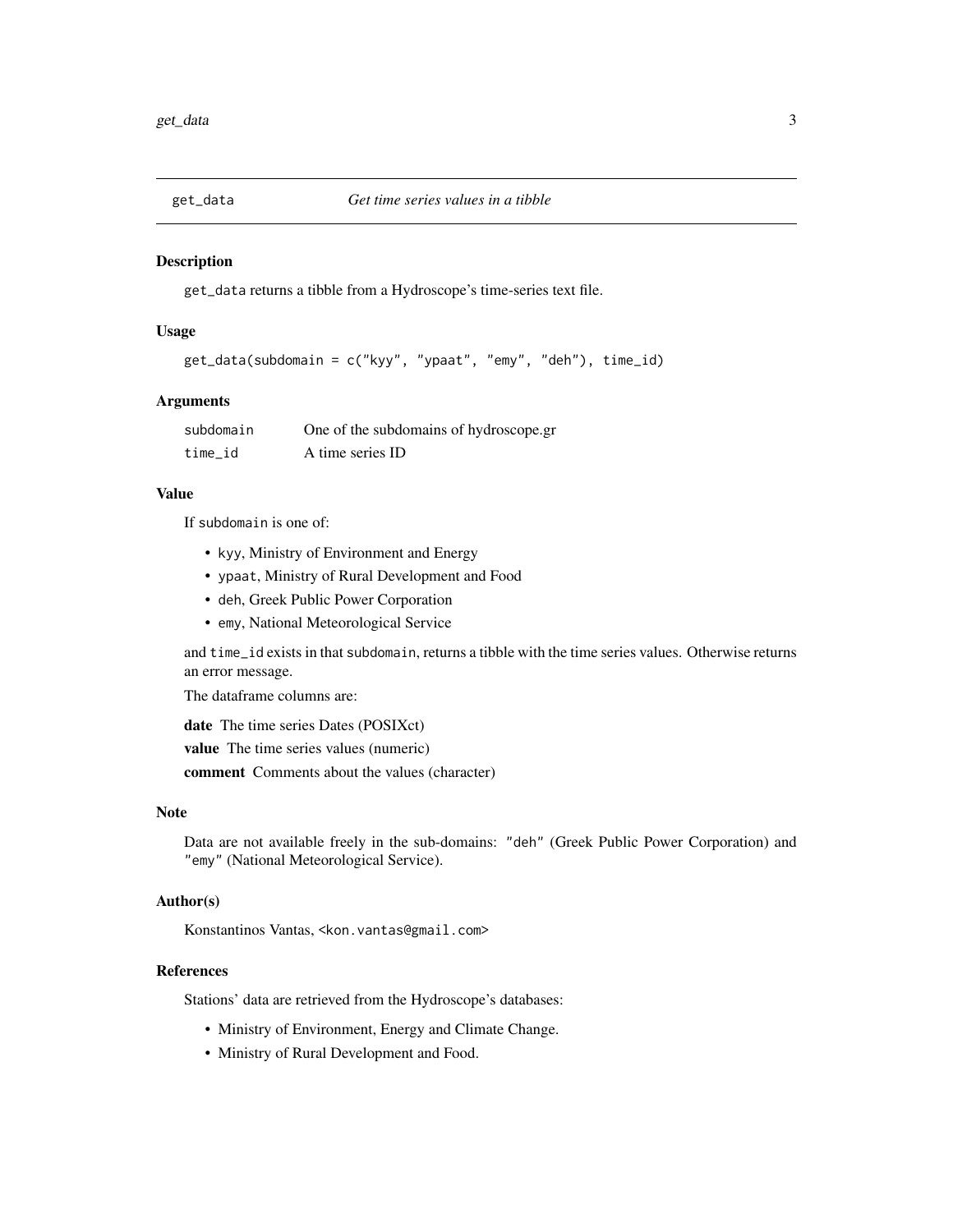#### Examples

```
## Not run:
# get time series 912 from the Greek Ministry of Environment and Energy
time_series <- get_data("kyy", 912)
## End(Not run)
```
#### get\_tables *Get tibbles from Hydroscope*

#### Description

A family of functions that return a tibble from a specific database from Hydroscope using the Enhydris API. get\_database returns a named list of tibbles using all the family's functions.

#### Usage

```
get_stations(subdomain = c("kyy", "ypaat", "emy", "deh"), translit = TRUE)
get_timeseries(subdomain = c("kyy", "ypaat", "emy", "deh"), translit = TRUE)
get_instruments(subdomain = c("kyy", "ypaat", "emy", "deh"), translit = TRUE)
get_water_basins(subdomain = c("kyy", "ypaat", "emy", "deh"), translit = TRUE)
get_water_divisions(
  subdomain = c("kyy", "ypaat", "emy", "deh"),
  translit = TRUE
\lambdaget_political_divisions(
  subdomain = c("kyy", "ypaat", "emy", "deh"),
  translit = TRUE
\lambdaget_variables(subdomain = c("kyy", "ypaat", "emy", "deh"), translit = TRUE)
get_units_of_measurement(
  subdomain = c("kyy", "ypaat", "emy", "deh"),
  translit = TRUE
\lambdaget_time_steps(subdomain = c("kyy", "ypaat", "emy", "deh"), translit = TRUE)
get_owners(subdomain = c("kyy", "ypaat", "emy", "deh"), translit = TRUE)
```
<span id="page-3-0"></span>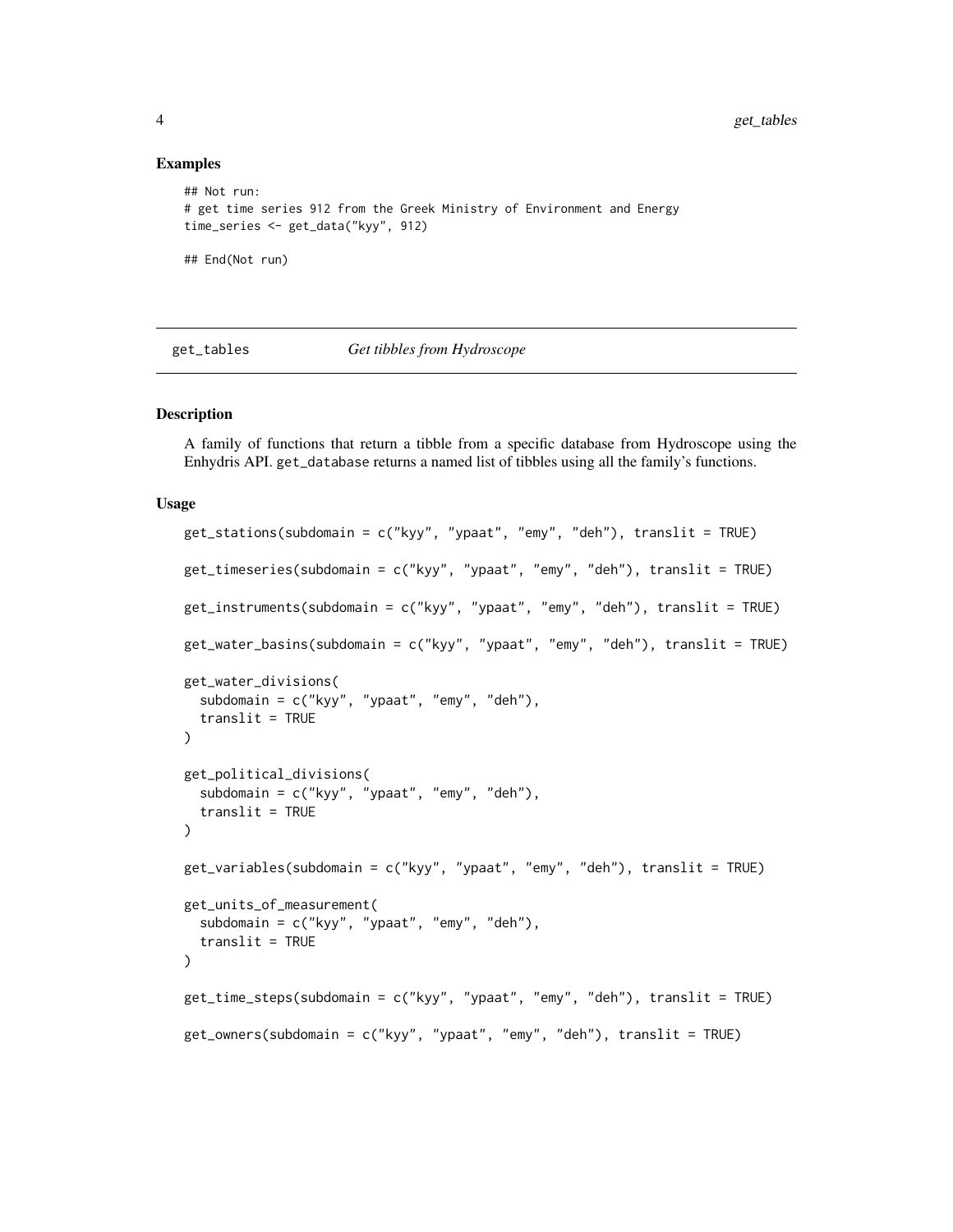```
get_instruments_type(
  subdomain = c("kyy", "ypaat", "emy", "deh"),
  translit = TRUE\lambdaget_station_type(subdomain = c("kyy", "ypaat", "emy", "deh"), translit = TRUE)
get_database(subdomain = c("kyy", "ypaat", "emy", "deh"), translit = TRUE)
```
#### Arguments

| subdomain | One of the subdomains of Hydroscope in the vector $c$ ("kyy", "ypaat", "emy", "deh"). |
|-----------|---------------------------------------------------------------------------------------|
| translit  | Automatically transliterate Greek to Latin.                                           |

# Value

If subdomain is one of:

- kyy, Ministry of Environment and Energy.
- ypaat, Ministry of Rural Development and Food.
- deh, Greek Public Power Corporation.
- emy, National Meteorological Service.

returns a tibble or a named list with tibbles from the corresponding database. Otherwise returns an error message.

#### Note

Objects' IDs are not unique among the different Hydroscope databases. For example, time series' IDs from http://kyy.hydroscope.gr have same values with time series' from http://ypaat.hydroscope.gr.

The coordinates of the stations are based on the European Terrestrial Reference System 1989 (ETRS89).

### Author(s)

Konstantinos Vantas, <kon.vantas@gmail.com>

#### References

The data are retrieved from the Hydroscope's site databases:

- Ministry of Environment, Energy and Climate Change.
- Ministry of Rural Development and Food.
- National Meteorological Service.
- Greek Public Power Corporation.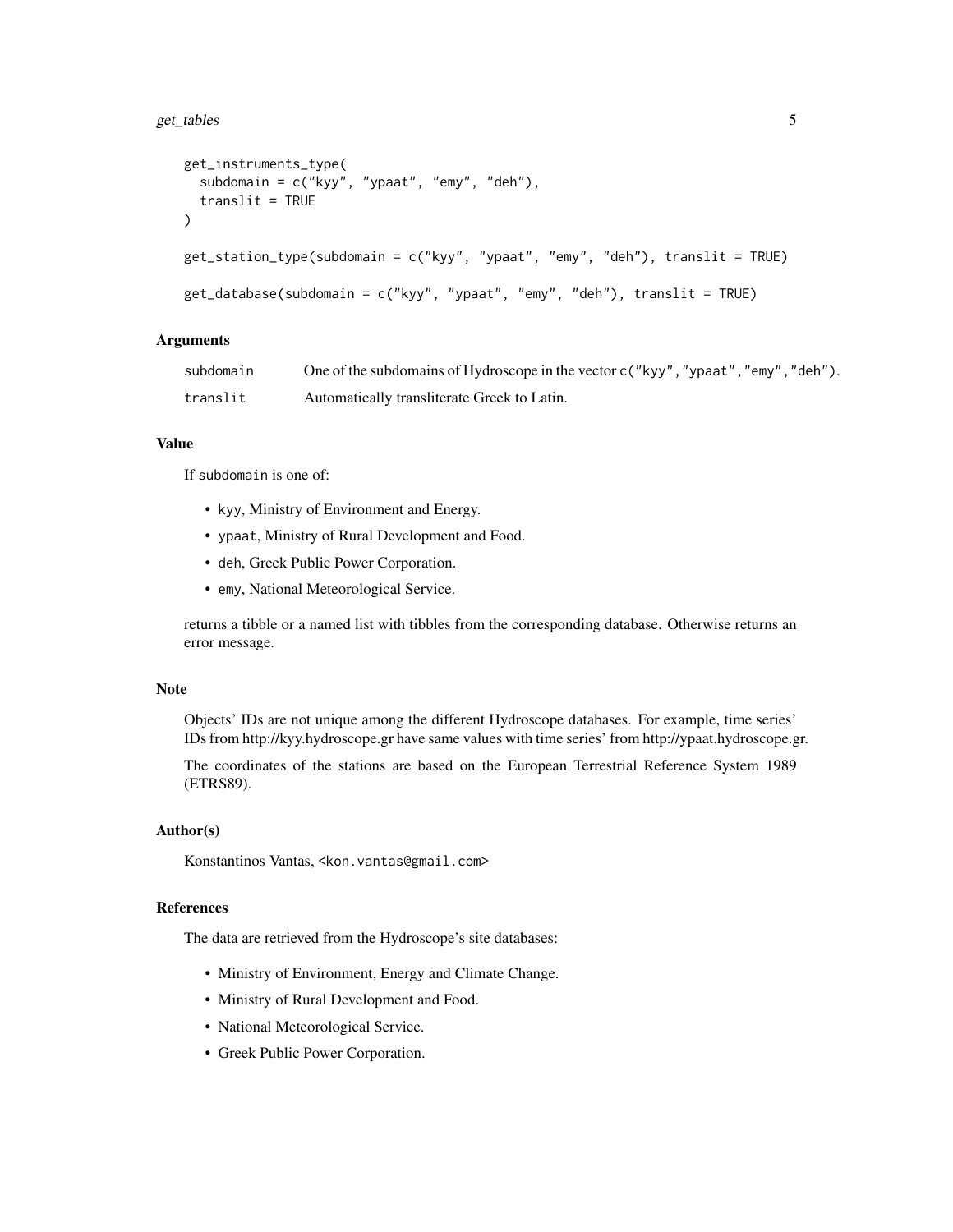#### <span id="page-5-0"></span>Examples

## Not run:

```
# data will be downloaded from Ministry of Environment and Energy (kyy):
subdomain <- "kyy"
```

```
# stations
kyy_stations <- get_stations(subdomain)
```

```
# time series
kyy_ts <- get_timeseries(subdomain)
```

```
# instruments
kyy_inst <- get_instruments(subdomain)
```

```
# water basins
kyy_wbas <- get_water_basins(subdomain)
```

```
# water divisions
kyy_wdiv <- get_water_divisions(subdomain)
```

```
# political divisions
kyy_pol <- get_political_divisions(subdomain)
```

```
# variables
kyy_vars <- get_variables(subdomain)
```

```
# units of measurement
kyy_units <- get_units_of_measurement(subdomain)
```

```
# time steps
kyy_time_steps <- get_time_steps(subdomain)
```

```
# owners
kyy_owners <- get_owners(subdomain)
```

```
# instruments type
kyy_instr_type <- get_instruments_type(subdomain)
```

```
# stations' type
kyy_st_type <- get_station_type(subdomain)
```

```
# use all the get_ functions above to create a named list with tibbles
kyy_db <- get_database(subdomain)
```

```
## End(Not run)
```
greece\_borders *Greek borders*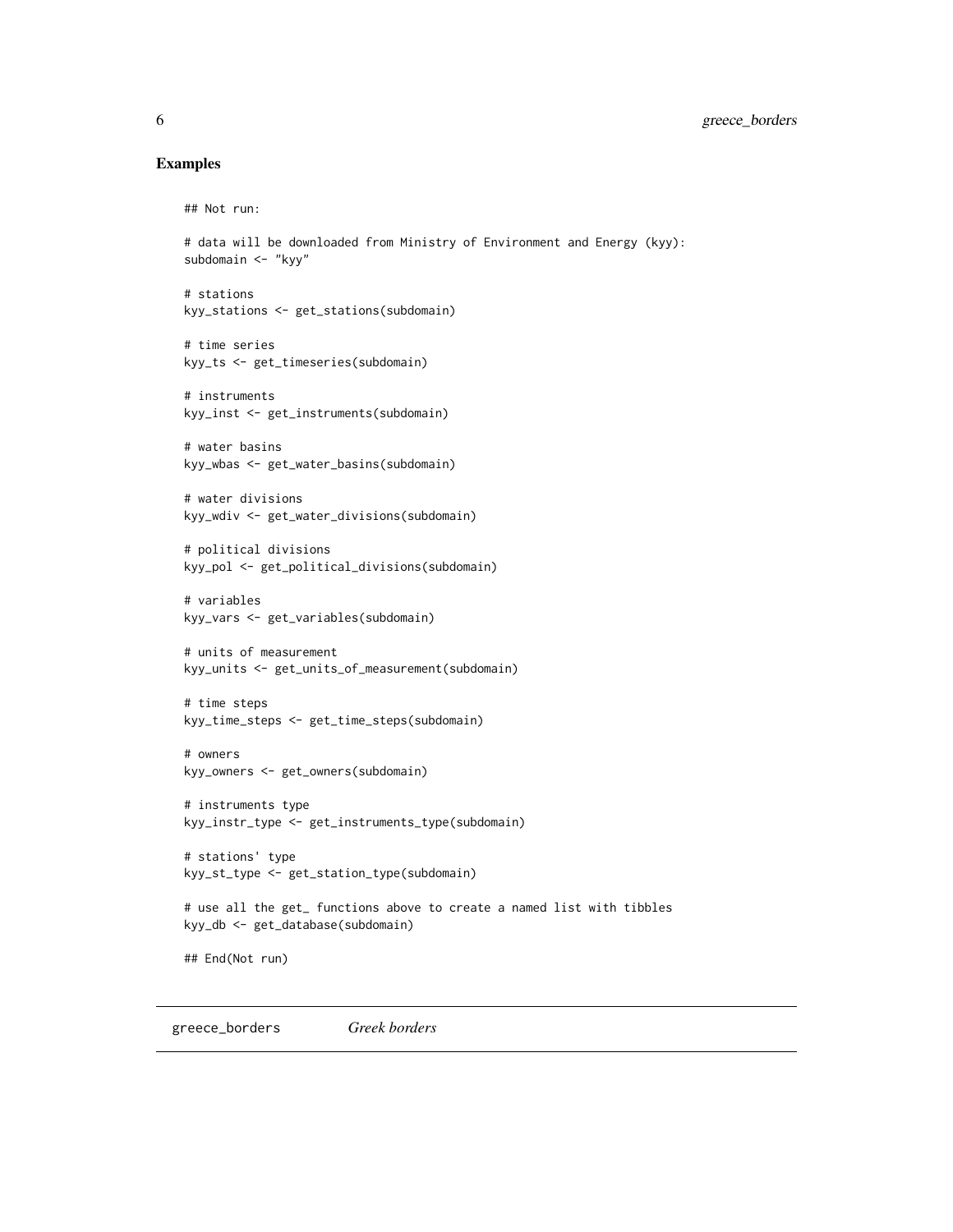# <span id="page-6-0"></span>hydroscoper 7

#### Description

The borders of Greece are taken from Geoadata.gov.gr. The variables are created using the function tidy from the broom package. This data frame was created for use with the geom\_polygon from ggplot2 package.

#### Usage

greece\_borders

# Format

A tibble with 18,474 rows and 8 variables:

long Longitude in decimal degrees, ETRS89

lat Latitude in decimal degrees, ETRS89

order order, integer

hole hole, boolean

piece piece, integer

group group, numeric

# Source

Konstantinos Vantas

#### hydroscoper *hydroscoper: Interface to Hydroscope*

#### Description

hydroscoper provides an R interface to the Greek National Data Bank for Hydrological and Meteorological Information http://www.hydroscope.gr.

hydroscoper covers Hydroscope's data sources using the Enhydris API and provides functions to:

- 1. Transform the available tables and data sets into [tibbles.](https://tibble.tidyverse.org/)
- 2. Transliterate the Greek Unicode names to Latin.
- 3. Translate various Greek terms to English.

#### Enhydris API

The Enhydris database is implemented in PostgreSQL. Details can be found [here](https://enhydris.readthedocs.io)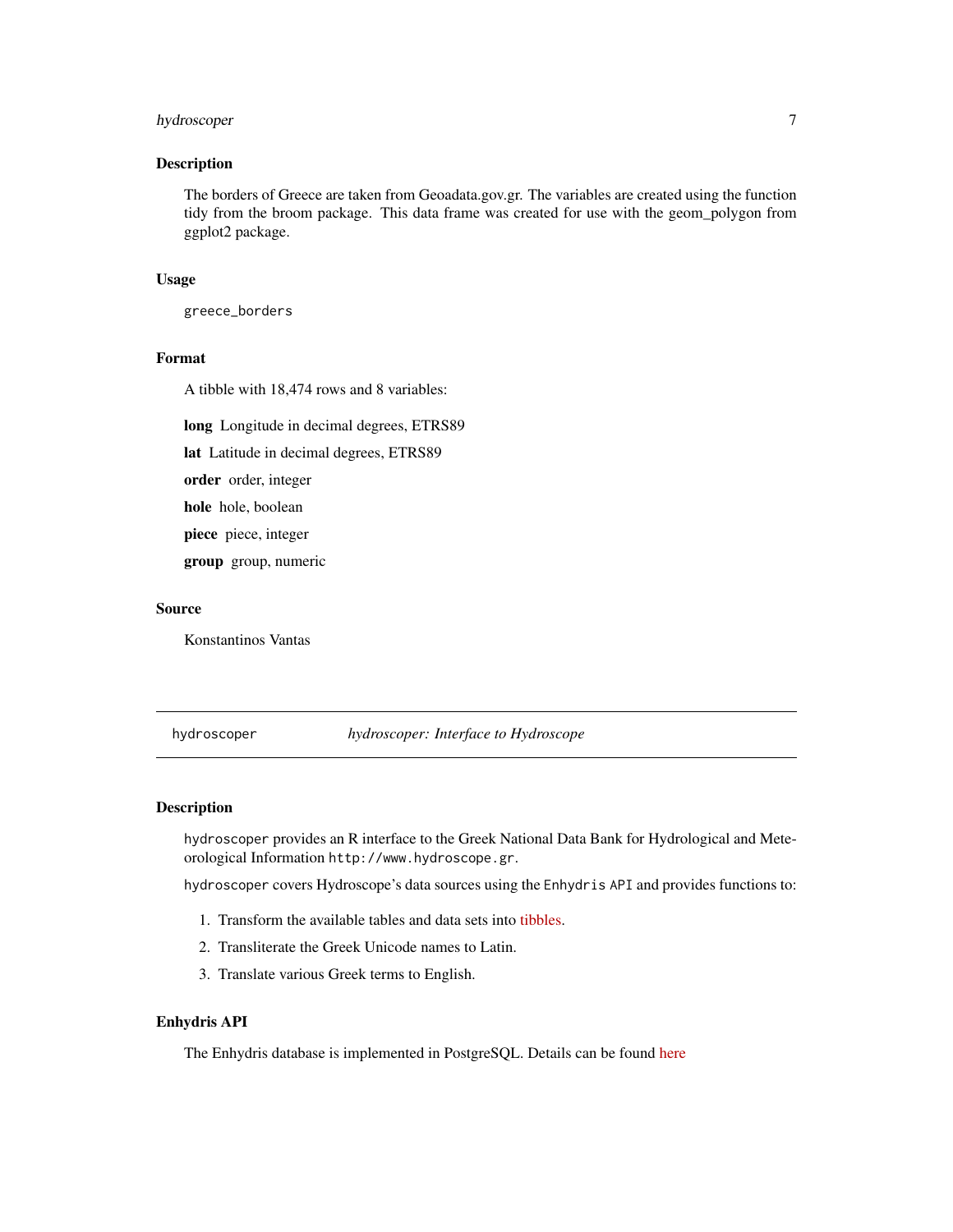# <span id="page-7-0"></span>Data Sources

The data are retrieved from the Hydroscope's databases:

- Ministry of Environment, Energy and Climate Change.
- Ministry of Rural Development and Food.
- National Meteorological Service.
- Greek Public Power Corporation.

# Author(s)

Maintainer: Konstantinos Vantas <kon.vantas@gmail.com> [\(ORCID\)](https://orcid.org/0000-0001-6387-8791) Other contributors:

- Sharla Gelfand (Sharla Gelfand reviewed the package for rOpenSci, see https://github.com/ropensci/onboarding/issues/1 [contributor, reviewer]
- Tim Trice (Tim Trice reviewed the package for rOpenSci, see https://github.com/ropensci/onboarding/issues/185) [reviewer]

# See Also

Useful links:

- <https://github.com/ropensci/hydroscoper>
- <https://docs.ropensci.org/hydroscoper/>
- Report bugs at <https://github.com/ropensci/hydroscoper/issues>

hydroscoper\_defunct *Defunct functions in hydroscoper*

#### <span id="page-7-1"></span>Description

These functions are no longer available in hydroscoper.

#### Usage

```
get_coords(...)
```
### Arguments

... Defunct function's parameters

#### Details

Defunct functions:

• [get\\_coords](#page-7-1): This function is defunct. Please use [hydro\\_coords](#page-8-1) to convert Hydroscope's points raw format to a tidy data frame.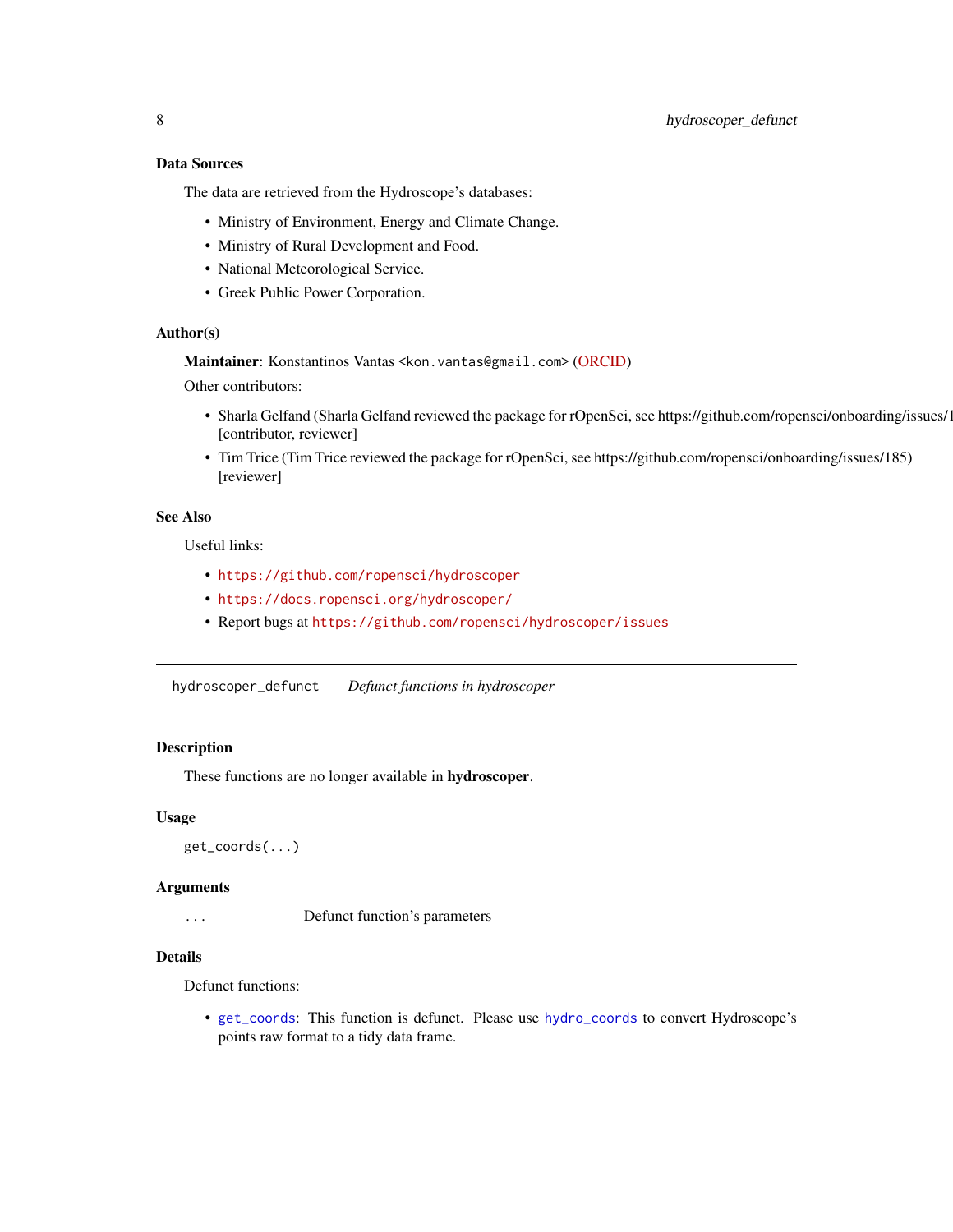<span id="page-8-1"></span><span id="page-8-0"></span>

#### Description

hydro\_coords returns a tibble with the stations' longitude and latitude using as input the variable point from get\_stations function.

#### Usage

```
hydro_coords(x)
```
# Arguments

x a string vector with the points retrieved from Hydroscope

#### Value

a tibble with the longitude and latitude values.

#### Author(s)

Konstantinos Vantas, <kon.vantas@gmail.com>

#### Examples

```
## Not run:
# get stations from the Greek Ministry of Environment and Energy
kyy_stations <- get_stations("kyy")
# create a tibble with stations' coords
coords <- hydro_coords(kyy_stations$point)
```
## End(Not run)

hydro\_translate *Translate Greek names and terms to English*

# Description

hydro\_translate translates various Hydroscope's names and terms to English.

#### Usage

```
hydro_translate(x, value = c("owner", "variable", "timestep", "division"))
```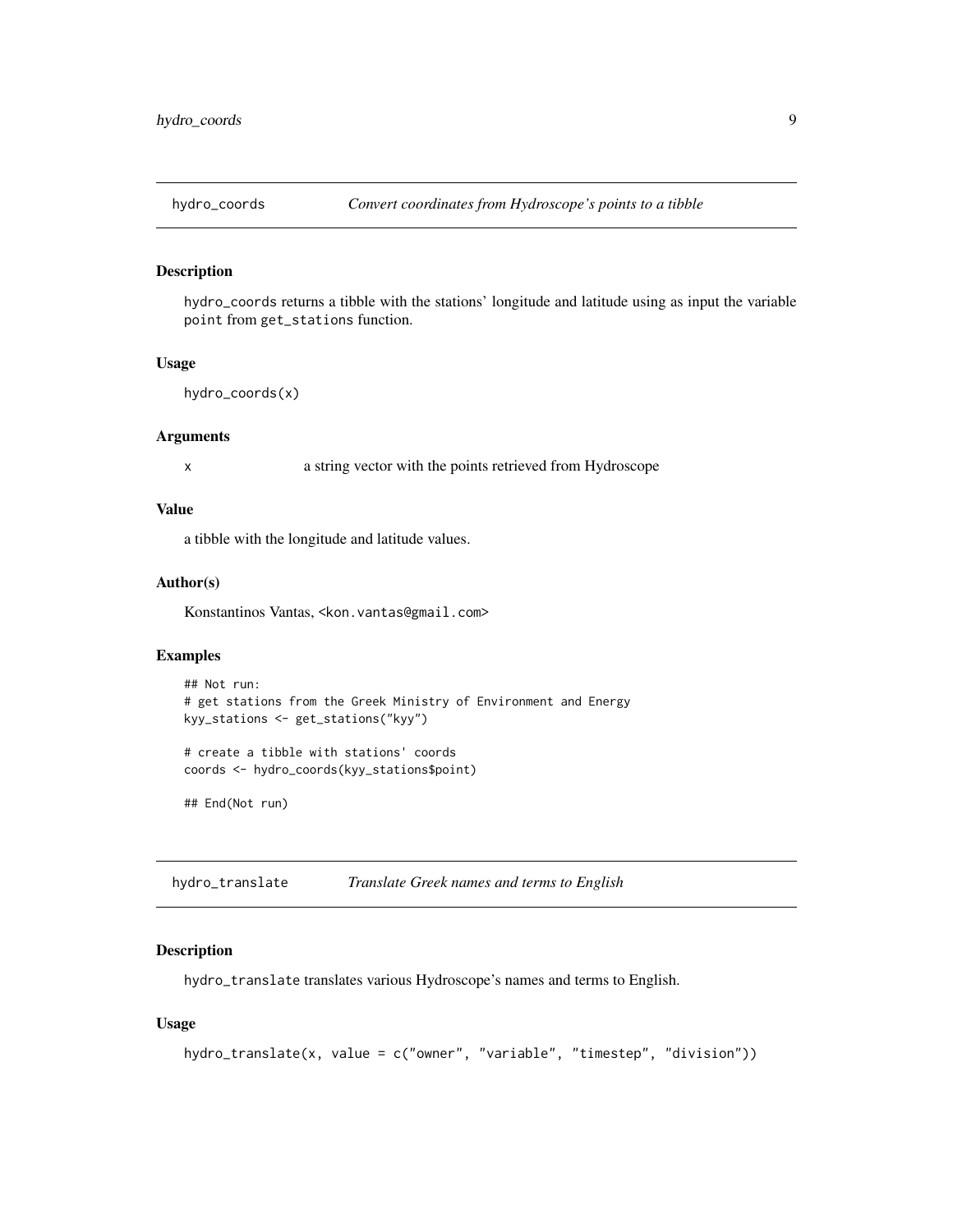# Arguments

| $\mathsf{x}$ | a string vector                                                             |
|--------------|-----------------------------------------------------------------------------|
| value        | One of the predefined values in c("owner","variable","timestep","division") |

# Value

If value is one of:

- owner, organizations' names.
- variable, hydrometeorological term.
- timestep, timestep term.
- division, Water Division.

returns a character vector with translations of various hydrometeorological terms or organizations' names from Greek (with latin characters) to English.

The organizations' names in owner are:

| Code                 | <b>Name</b>                               |  |
|----------------------|-------------------------------------------|--|
| min_envir_energy     | Ministry of Environment and Energy        |  |
| min_agricult         | Ministry of Rural Development and Food    |  |
| natio_meteo_service  | National Meteorological Service           |  |
| natio_observ_athens  | National Observatory of Athens            |  |
| public_power_corp    | <b>Public Power Corporation</b>           |  |
| natio_argic_resear   | National Agricultural Research Foundation |  |
| greek_perfectures    | <b>Greek Prefectures</b>                  |  |
| crete_eng_faculty    | Technical University of Crete             |  |
| crete_natural_museum | Natural History Museum of Crete           |  |

The Greek Water Divisions codes in division are:

| Code  | <b>Name</b>                |
|-------|----------------------------|
| GR01  | Dytike Peloponnesos        |
| GR02  | <b>Boreia Peloponnesos</b> |
| GR03  | Anatolike Peloponnesos     |
| GR04  | Dytike Sterea Ellada       |
| GR05  | Epeiros                    |
| GR06  | Attike                     |
| GR07  | Anatolike Sterea Ellada    |
| GR08  | Thessalia                  |
| GR09  | Dytike Makedonia           |
| GR 10 | Kentrike Makedonia         |
| GR11  | Anatolike Makedonia        |
| GR12  | Thrake                     |
| GR13  | Krete                      |
| GR 14 | Nesoi Aigaiou              |
|       |                            |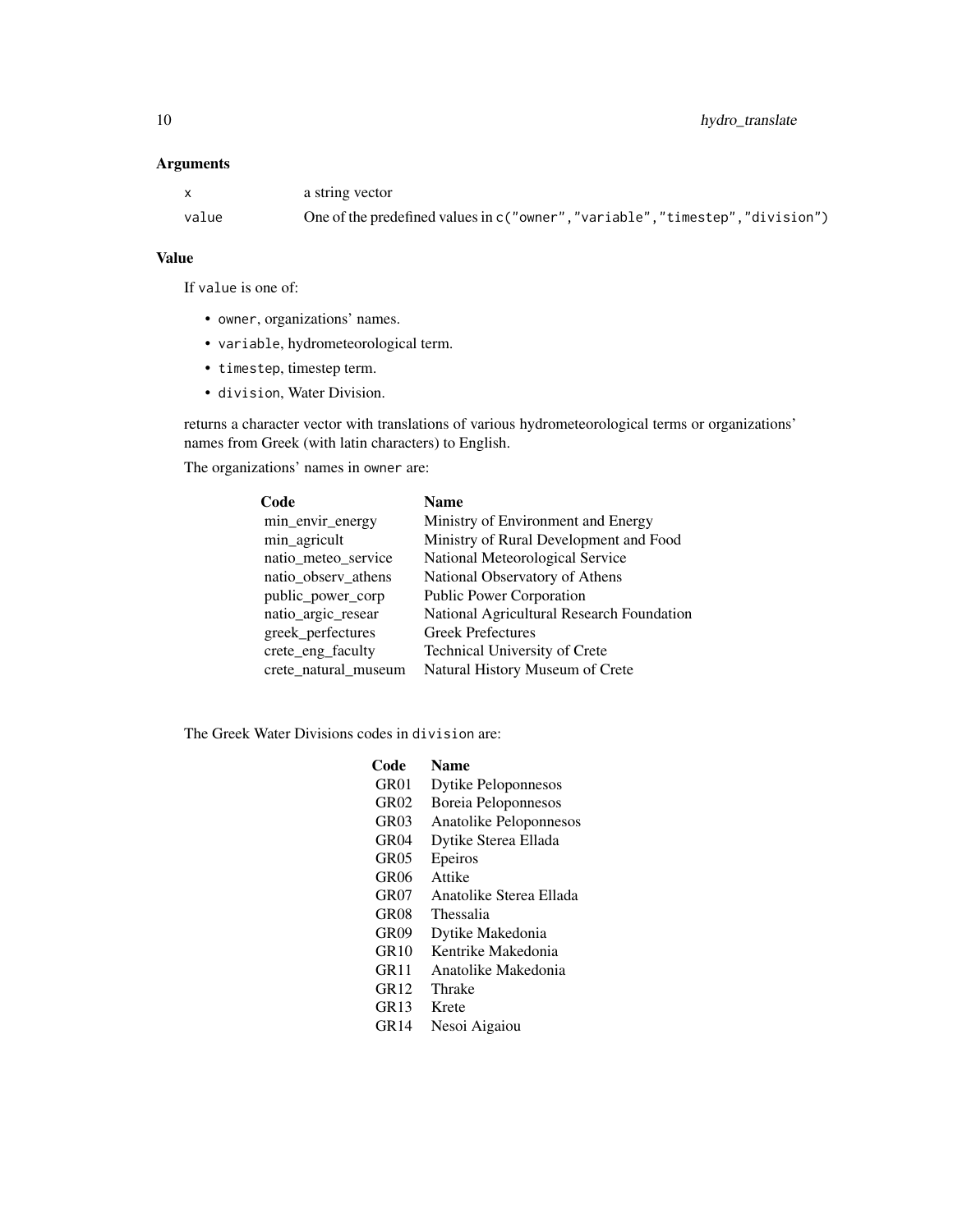# Note

The dictionary used for the Greek to English translation is:

| Transliterated term | <b>English term</b> |
|---------------------|---------------------|
| agnosto             | unknown             |
| anemos              | wind                |
| dieuthynse          | direction           |
| parelthon           | past                |
| tachyteta           | speed               |
| mese                | average             |
| brochoptose         | precipitation       |
| diarkeia            | duration            |
| exatmise            | evaporation         |
| exatmisodiapnoe     | evapotranspiration  |
| thermokrasia        | temperature         |
| edaphous            | ground              |
| bathos              | depth               |
| elachiste           | min                 |
| megiste             | max                 |
| piese               | pressure            |
| semeiake            | point               |
| chioni              | snow                |
| ypsometro           | elevation           |
| stathme             | level               |
| plemmyra            | flood               |
| paroche             | flow                |
| broche              | precipitation       |
| katastase           | condition           |
| ektimemene          | estimation          |
| athroistiko         | cumulative          |
| stereo              | sediment            |
| ygrasia             | humidity            |
| ygro                | wet                 |
| apolyte             | absolute            |
| schetike            | relative            |
| asbestio            | calcium             |
| wetu                | precipitation       |
| chionobrochometro   | snow_rain_gauge     |
| xero                | dry                 |
| ydrometrese         | flow_gauge          |
| thalasses           | sea                 |
| semeio_drosou       | dew_point           |
| oratoteta           | visibility          |
| steria              | land                |
| thalassa            | sea                 |
| barometro           | barometer           |
| tase_ydratmon       | vapour_pressure     |
| psychrometro        | psychrometer        |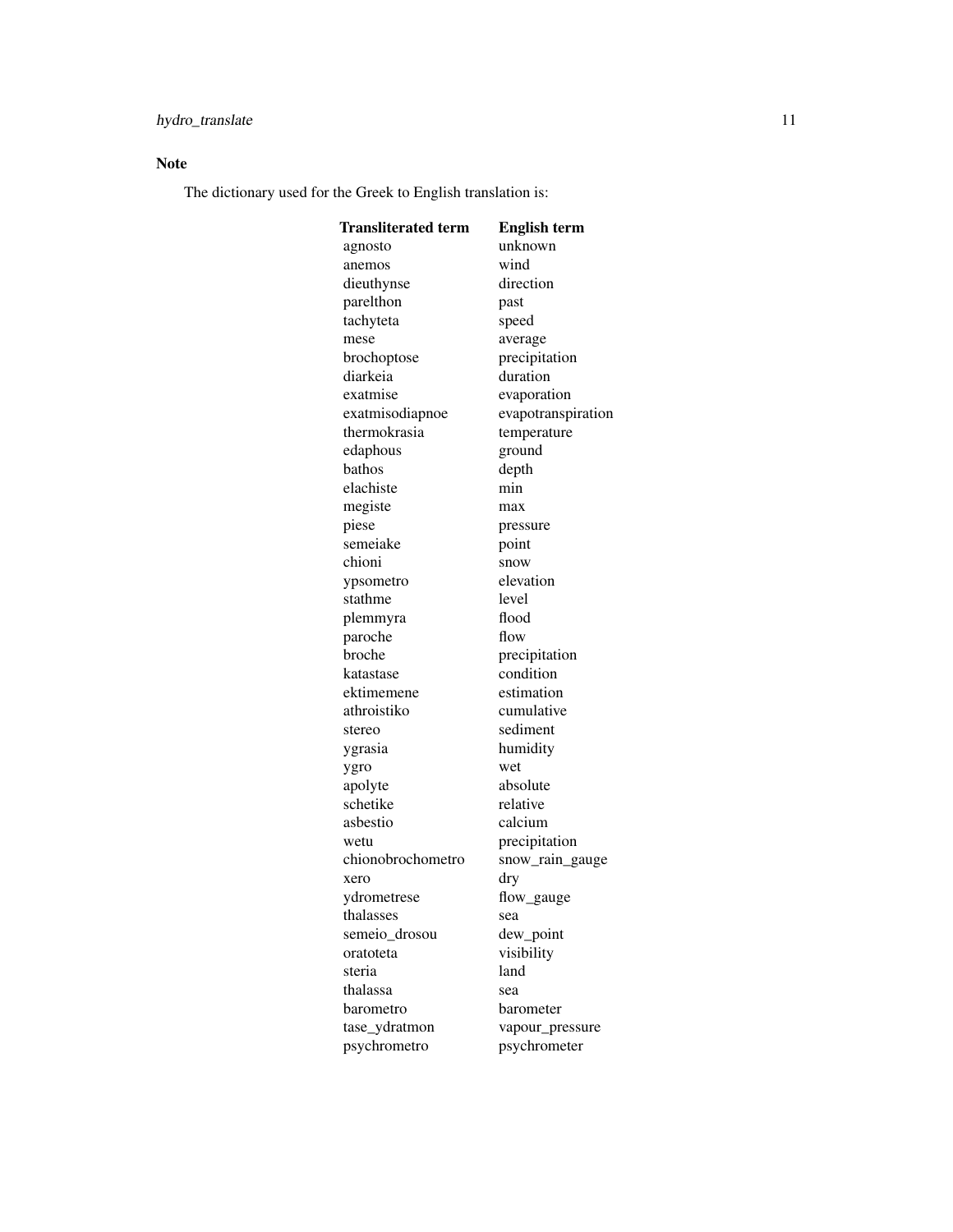<span id="page-11-0"></span>

| isodynamo_ypsos       | water_equivalent |
|-----------------------|------------------|
| agogimoteta           | conductance      |
| aktinobolia           | radiation        |
| anthraka              | carbon           |
| dioxeidio             | dioxide          |
| ypoloipo              | residual         |
| argilio               | aluminum         |
| argilos               | clay             |
| arseniko              | arsenic          |
| pyritiou              | silicon          |
| aera                  | air              |
| nephokalypse          | cloud_cover      |
| nephose               | clouds           |
| axiosemeiota          | remarkably       |
| nephe                 | clouds           |
| kairos                | weather          |
| diafora               | difference       |
| atmosfairiki          | atmospheric      |
| stathera              | constant         |
| parousa               | present          |
| parelthousa           | past             |
| kalymeno              | cover            |
| e1.                   | min              |
| meg.                  | max              |
| skleroteta            | hardness         |
| eliophaneia           | sunshine         |
| eisroe_se_tamieuteres | inflow_reservoir |

# Examples

## Not run:

```
# get data from the Ministry of Environment and Energy
kyy_owners <- get_owners("kyy")
kyy_vars <- get_variables("kyy")
owners_names <- hydro_translate(kyy_owners$name, "owner")
vars <- hydro_translate(kyy_vars$descr, "variable")
```
## End(Not run)

```
stations stations
```
# Description

Stations' data from the Greek National Data Bank for Hydrological and Meteorological Information. This dataset is a comprehensive look-up table with geographical and ownership information of the available stations in all Hydroscope's databases.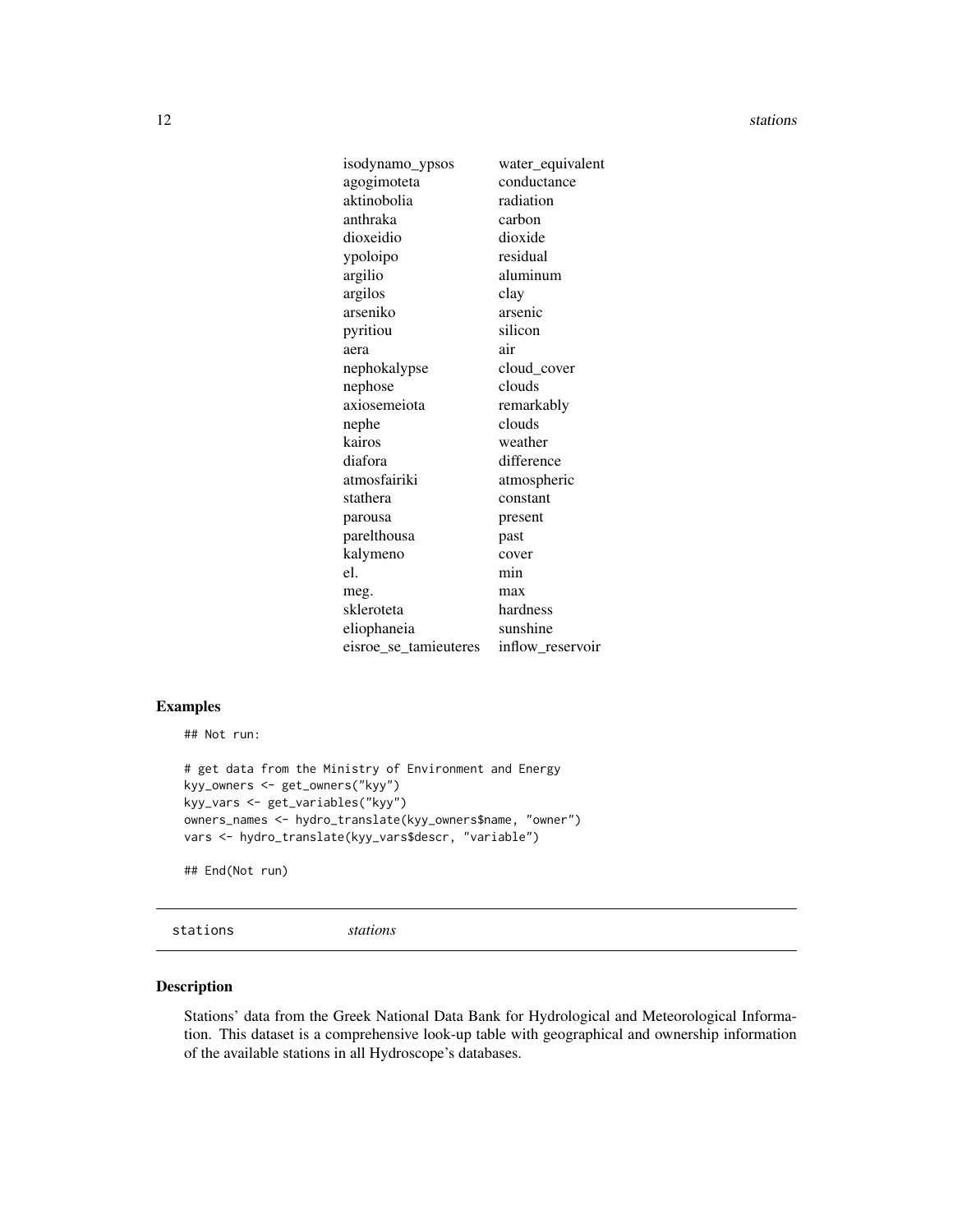#### <span id="page-12-0"></span>timeseries and the series of the series of the series of the series of the series of the series of the series of the series of the series of the series of the series of the series of the series of the series of the series

#### Usage

stations

#### Format

A tibble with 2,322 rows and 9 variables:

station id The station's ID from the domain's database name The station's name water basin The station's Water Basin water\_division The station's Water Division owner The station's owner longitude The station's longitude in decimal degrees, ETRS89 latitude The station's latitude in decimal degrees, ETRS89 altitude The station's altitude, meters above sea level subdomain The corresponding Hydroscope's database

timeseries *timeseries*

#### **Description**

Time series' data from the Greek National Data Bank for Hydrological and Meteorological Information. This dataset is a comprehensive look-up table of all of the available measurements for a given station in a given Hydroscope's database, with units of measurement and times of those measurements.

#### Usage

timeseries

#### Format

A tibble with 10,804 rows and 9 variables:

time id The time series ID

station\_id The corresponding station's ID

variable The time series variable type

timestep The timestep of time series

units The units of the time series

start\_date The starting date of time series values

end\_date The ending date of time series values

subdomain The corresponding Hydroscope's database